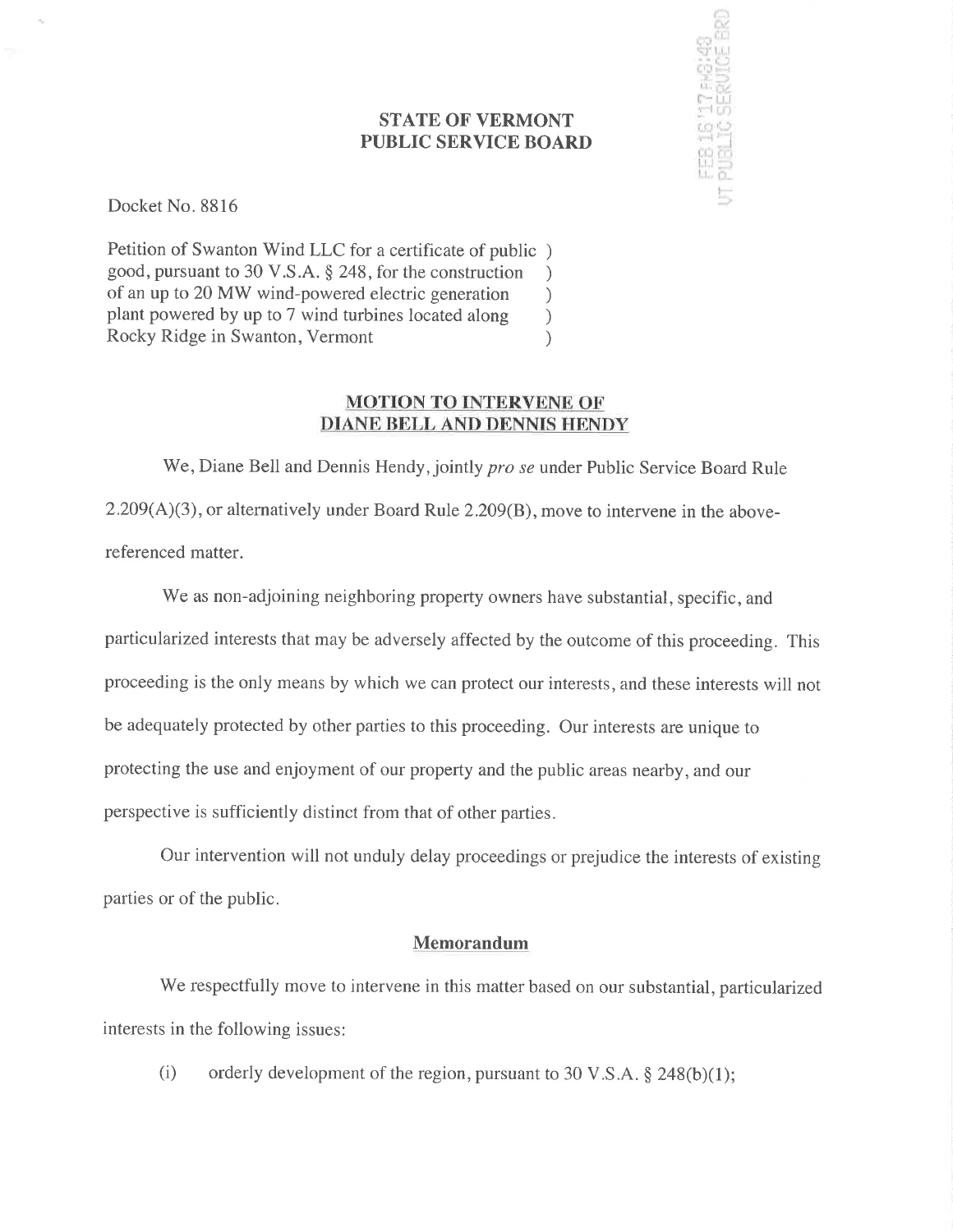- (ii) economic benefit to the State and its residents,  $\S$  248(b)(4);
- (iii) public health and safety,  $\S$  248(b)(5);
- (iv) water pollution, conservation, and burden on water supply, 10 V.S.A.  $\S$  $6086(a)(1)(A), (B),$  and  $(C), (3),$  and  $(4)$ ;
- (v) scenic or natural beauty and aesthetics,  $\S 248(b)(5)$  and  $\S 6086(a)(8)$ ;
- (vi) necessary wildlife habitat or endangered species,  $\S 6086(a)(8)(A)$ ; and
- (vii) transportation,  $\S 6086(a)(5)$ .

The following argument supports our motion to intervene in this matter.

## I. Legal Standard

Intervention in proceedings before the Board is governed by Board Rule 2.209. Under

Rule 2.209(A), a person upon timely application shall be permitted as of right to intervene in any

proceeding:

(1) when a statute confers an unconditional right to intervene; (2) when a statute confers a conditional right to intervene and the condition or conditions are satisfied; or (3) when the applicant demonstrates a substantial interest which may be adversely affected by the outcome of the proceeding, where the proceeding affords the exclusive means by which the applicant can protect that interest, and where the applicant's interest is not adequately represented by existing parties.

Under Rule 2.209(8), a person upon timely application may in the discretion of the Board

be granted "permissive intervention" in any proceeding when the applicant "demonstrates <sup>a</sup>

substantial interest that may be affected by the outcome of the proceeding." The Board in

exercising its discretion under this rule shall consider:

(1) whether the applicant's interest will be adequately protected by other parties; (2) whether alternative means exist by which the applicant's interest can be protected; and (3) whether intervention will unduly delay the proceeding or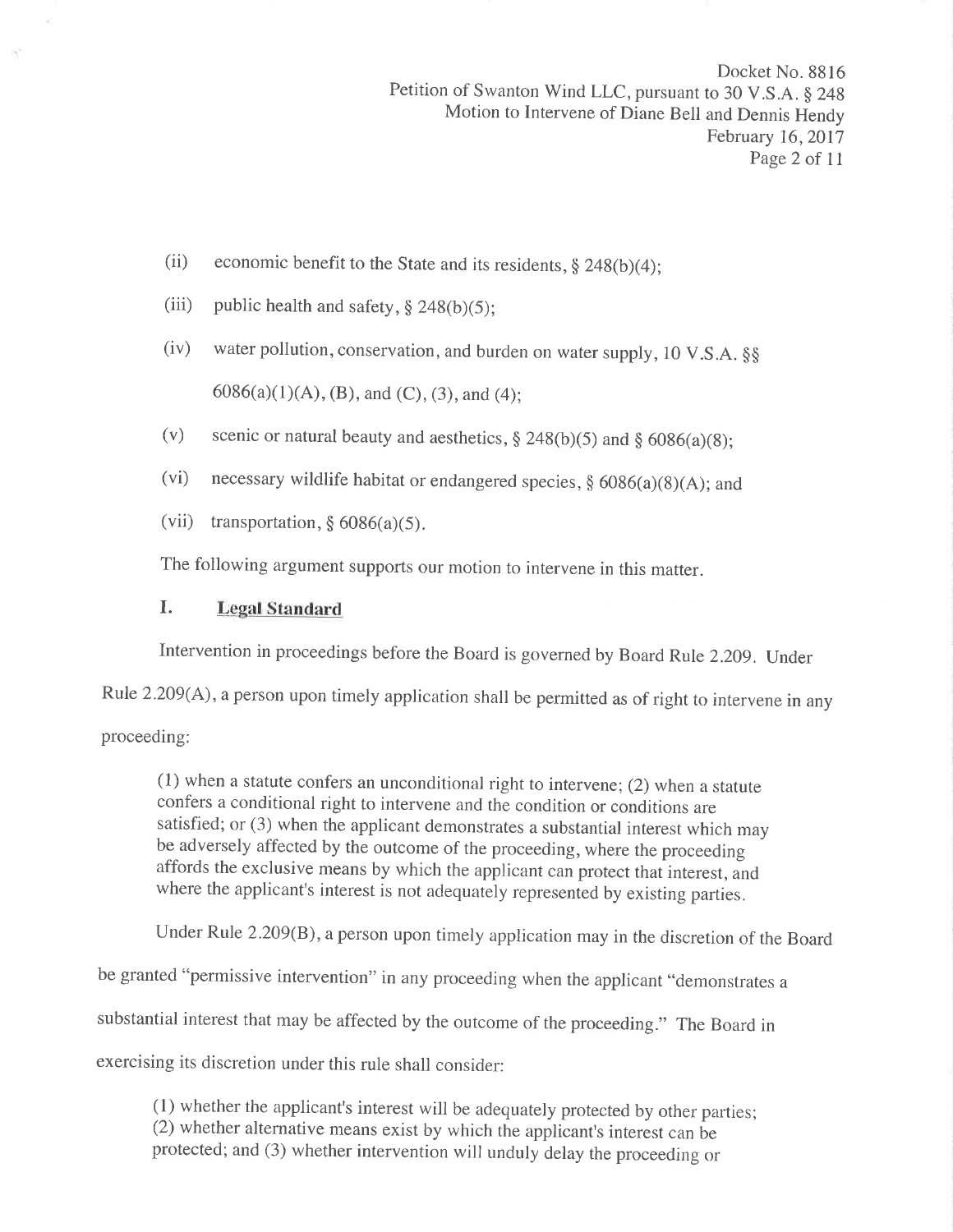prejudice the interests of existing parties or of the public.

The Board has ruled that, "individual intervenors may bring a perspective sufficiently distinct from those of existing parties to warrant their participation on specific issues."<sup>1</sup>

For example, the Board has found particularized interest based on the following:

1. habitat and natural resources involving deer and black bear;<sup>2</sup>

2. aesthetics based on proximity to the proposed project;<sup>3</sup> and

3. stewardship, use, and enjoyment of public resources; $<sup>4</sup>$ </sup>

In proceedings under 30 V.S.A. \$ 248, the Board is not required to consider interests in private property.5

# II. Potential Impact of the Project on the Bell-Hendy's Interests

We have resided since August, 2012, on our property at 537 Whites Camp Road,

Fairfield, Vermont (mailing address: P.O. Box 1603, Williston). Our home is located on the east side of Fairfield Pond, approximately 4,000 feet northeast of Rocky Ridge, the proposed site of the Project. The turbines associated with the Project would be visible and audible from our home, which is located downwind at a lower elevation.

Diane works as a nurse practitioner. Dennis is retired after working for 31 years at I.B.M., and 16 years co-owning and operating Vermont Construction and Repair LLC. Additionally, Dennis is an active member of the Fairfield Pond Recreation Association.

I Application of Seneca Mountain Wind, LLC, Docket No. 7867, Order of 10/12/12, at 12.<br><sup>2</sup> Application of Seneca Mountain Wind, LLC, Docket No. 7867, Order of 10/12/12, at 2-4, 16-17; Id., Order of 8/9/13, at 6.

<sup>&</sup>lt;sup>3</sup> Petition of Barton Solar LLC, Docket No. 8 l 48, Order of 1/21/14, at 3-4.<br><sup>4</sup> Joint Petition of Green Mountain Power Corporation, Vermont Electric Cooperative, Inc., and Vermont Electric Power Company, Inc., Docket N

See Vt. Elec. Power Co. v. Bandel, 135 Vt. 141, 145 (1977) ("Proceedings under 30 V.S.A. § 248 relate only to the issues of public good, not to the interests of private landowners who are or may be involved.")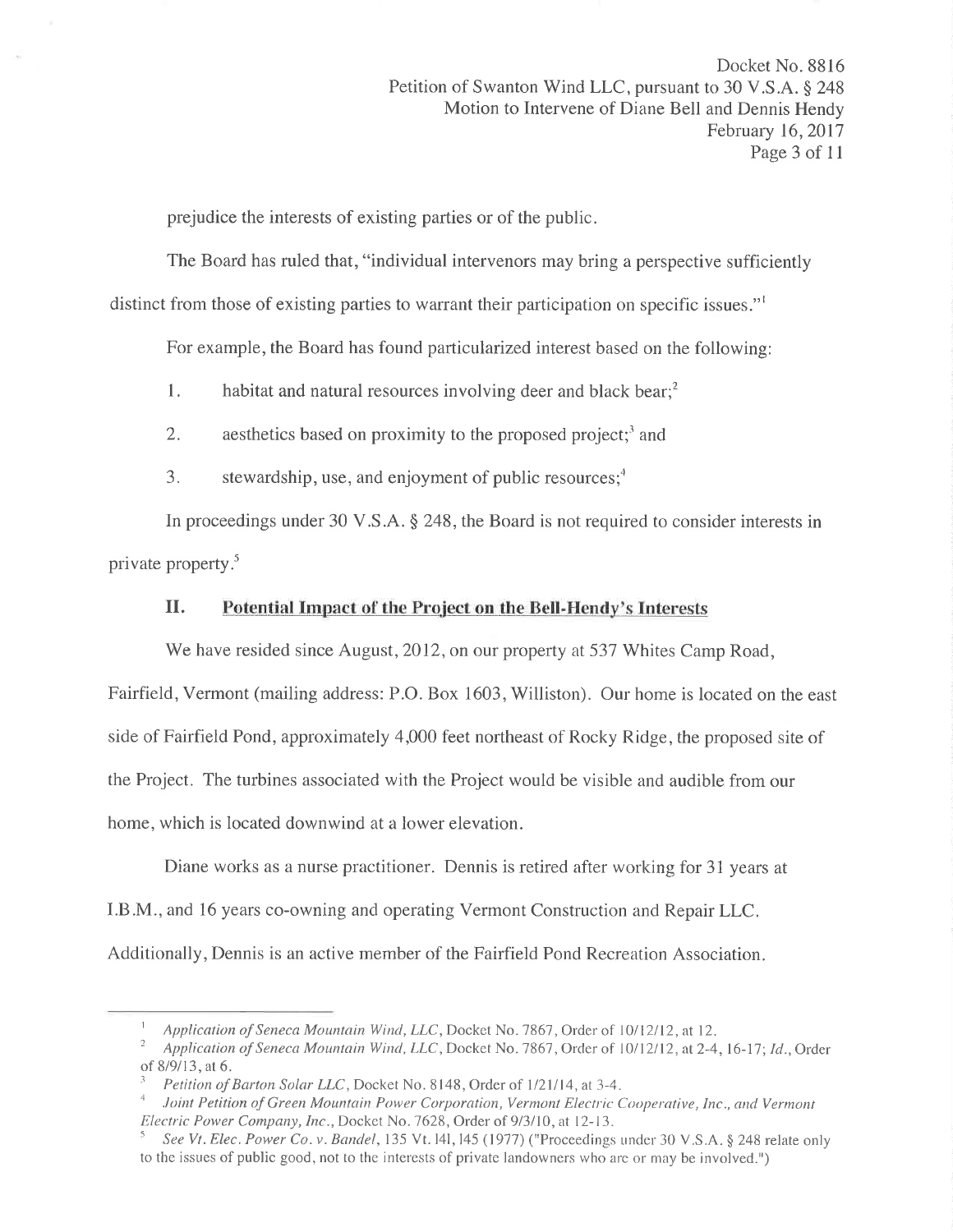'We decided to purchase our property, and build and retire in our home, based substantially on the surrounding scenic views, wildlife, and peaceful country setting; and the ready access to natural acreage including Fairfield Pond for hiking, snowshoeing, hunting, fishing, swimming, boating, kayaking, and outdoor activity with our grandchildren. Construction and operation of the Project would materially diminish the visual and auditory harmony of our home, and adversely affect our use and enjoyment of our property and nearby public areas.

 $*$   $*$   $*$ 

The Project purports to advance the public good, however we assert that any potential good may be outweighed by the likely harm. Accordingly, we move to intervene by right or permission on the following seven issues.

#### 1. Orderly Development:  $30 \text{ V.S.A.} \$   $248(b)(1)$

We as neighboring homeowners, business owners, sportsmen, and outdoorsmen, have unique experience and particular interest in the orderly development of the region which other parties to this proceeding may not necessarily represent. Our use and enjoyment of our property and nearby public land for hiking, hunting, fishing, boating, and appreciation of nature, may be adversely affected by the construction and operation of the Project. Our perspective regarding land use, natural resources, commerce, and conservation, may be useful to the Board in determining the potential nature and extent of the impact of the Project on regional development. Therefore our motion to intervene on this issue should be granted.

### 2. Economic Benefit:  $\S 248(b)(4)$

Construction and operation of the Project would have a significant impact on the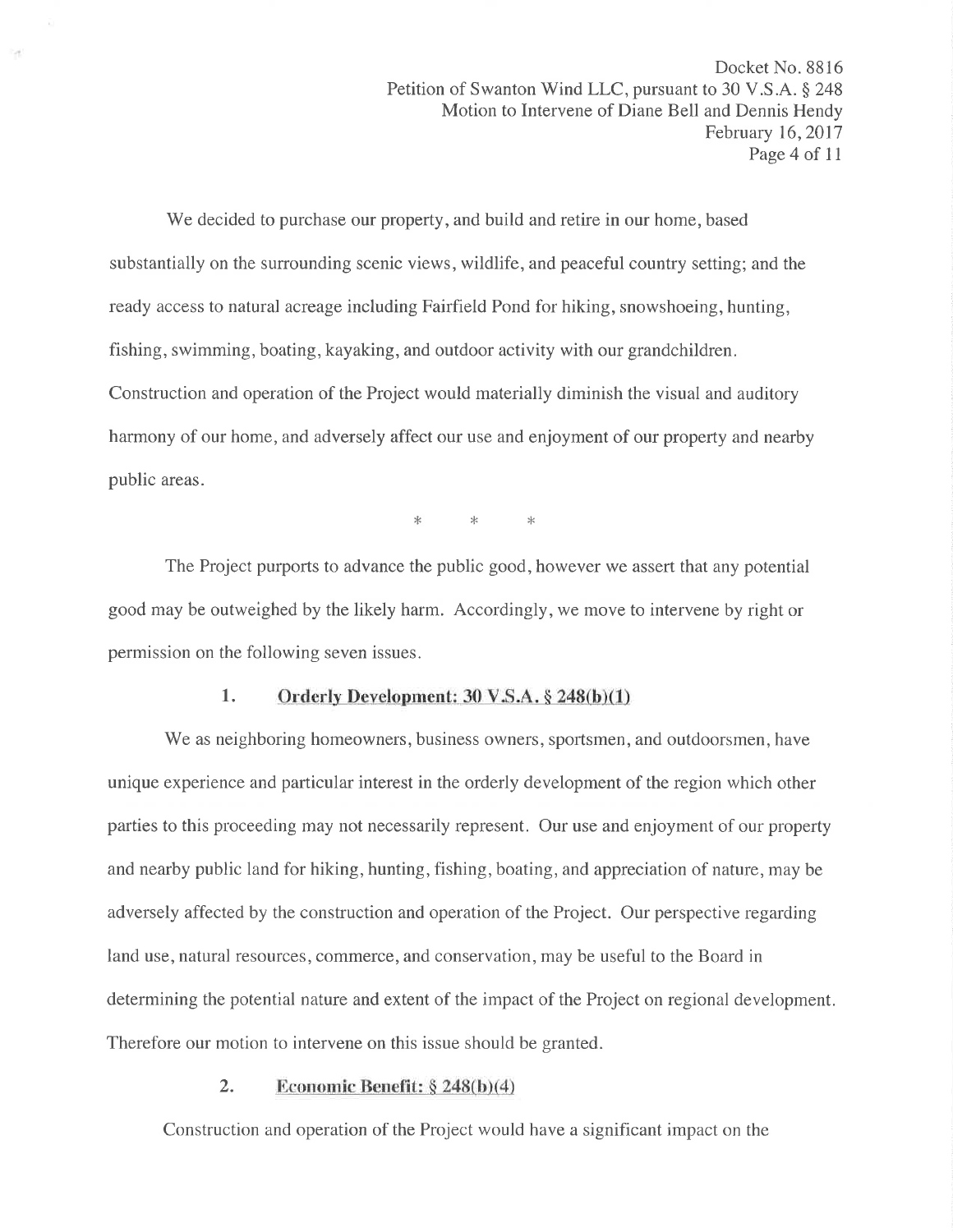economy of the State. 'We acknowledge that our interest in private property has no bearing in this case, however we assert that the Project – an industrial complex in a bucolic residential setting -- would adversely affect property values locally and regionally, and thereby harm the economic interests of the State and its residents. Our assertion is based on evidence showing that properties located near or within the viewshed of industrial wind turbines in other towns in Vermont have depreciated in value, thereby decreasing the property tax base and increasing the tax rate. Likewise local real estate agents have informed us that construction and operation of the Project would adversely affect the value of properties located nearby or within the viewshed of the Project. The familiar realtor's refrain -- location, location, location - is instructive here: a prospective homebuyer given the choice of living near seven noisy, flickering, imposing turbines, or elsewhere, likely would go elsewhere.

In this case, the Project would be located closer to surrounding homes than in any existing industrial wind development in Vermont. Accordingly, the impact of this Project on surrounding and regional property values is unprecedented and likely greater than elsewhere. Our home is located both nearby and within the viewshed of the Project, therefore we have <sup>a</sup> unique perspective and particular interest in this issue that is not necessarily represented by other parties, and we should be allowed to intervene on this issue.

## 3. Public Health and Safety:  $\S$  248(b)(5)

The Project would be located approximately 4,000 feet from our property. The turbines would interfere with light from the sun and moon setting over Rocky Ridge on the southwest side of our home. The noise and infrasound caused by the Project would travel downhill, downwind, and amplify over the water on Fairfield Pond. Thus the proximity of the turbines to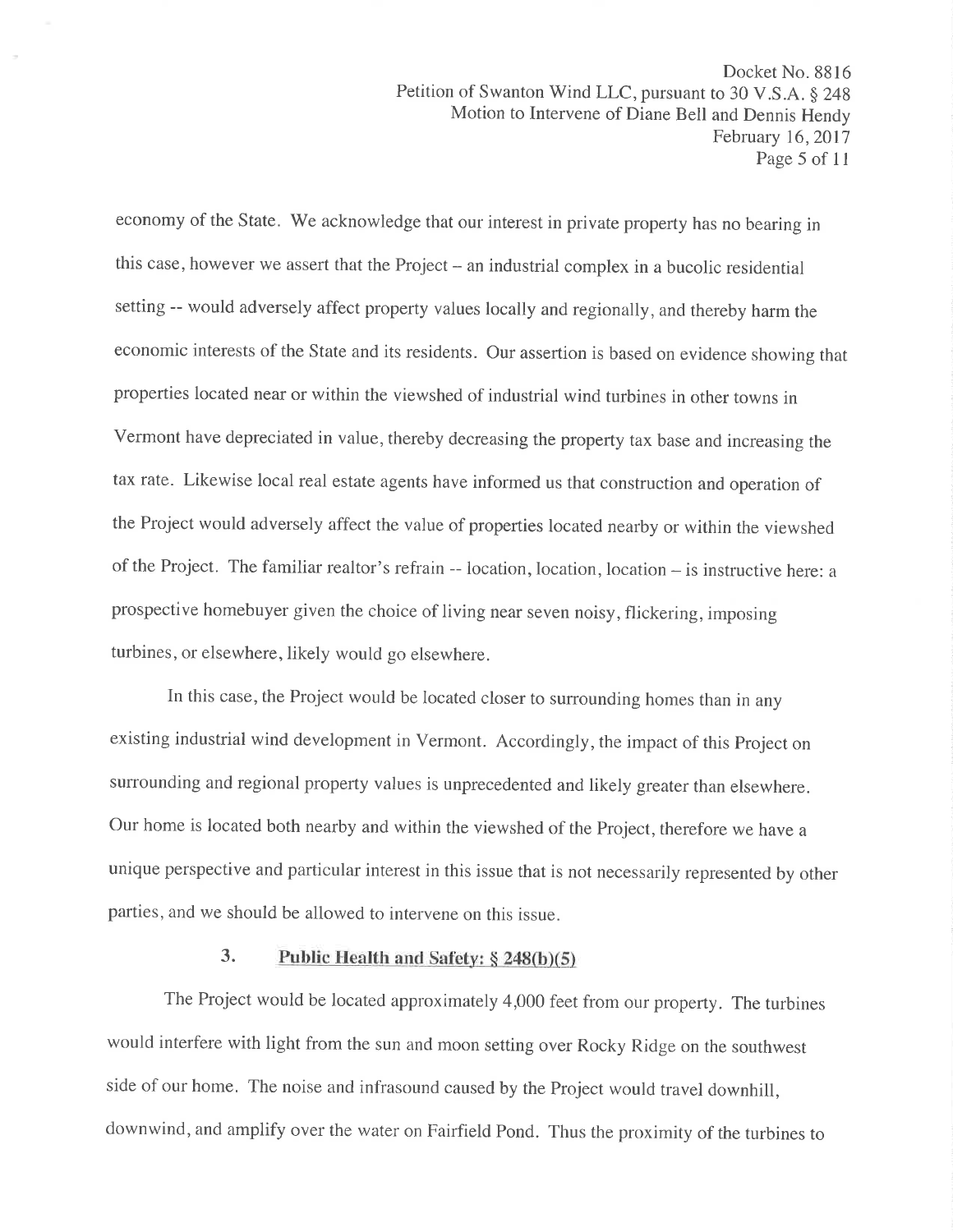our property subjects us to potential health and safety risks caused by significant levels of shadow flickers and sound associated with the Project.

Particularly, as Diane is a working nurse practitioner, it is important for herself and her patients that she obtain necessary, restorative sleep. She is a sound sleeper, however when awoken during her nighttime sleep cycle - in this case, by shadow flickers or fluctuating sound caused by the Project - she has difficulty returning to sleep. Such disruption would interfere with her ability to perform her job. Numerous studies indicate that noise and infrasound from wind turbines have adverse effects on neighbors. In this case, the noise traveling from the turbines downhill, downwind, amplified over Fairfield Pond, likely would have an impact in our home. To illustrate this point, under certain wind conditions we are able to hear noise from the trains running through St. Albans, which is six miles away. Therefore it is probable that the level and frequency of noise caused by seven industrial turbines,4,000 feet from our home, would be unduly disruptive.

Accordingly, as our particular concerns over public health and safety on our property would not be adequately represented by other parties to this proceeding, we should be allowed to intervene on this issue.

## 4. Water Pollution, Conservation, and Burden On Water Supply: 10 V.S.A. §§  $6086(a)(1)(A)$ , (B), and (C), (3), and (4)

We built our home on the shore of Fairfield Pond because we enjoy many activities on the water including fishing, swimming, boating, kayaking, and spending time with our grandchildren. Construction and operation of the Project may cause run-off, cement, petroleum, or other toxic substances to pollute the Pond. Therefore due to our particular situation on the shore of the Pond, and Dennis' membership in the Fairfield Pond Recreation Association, our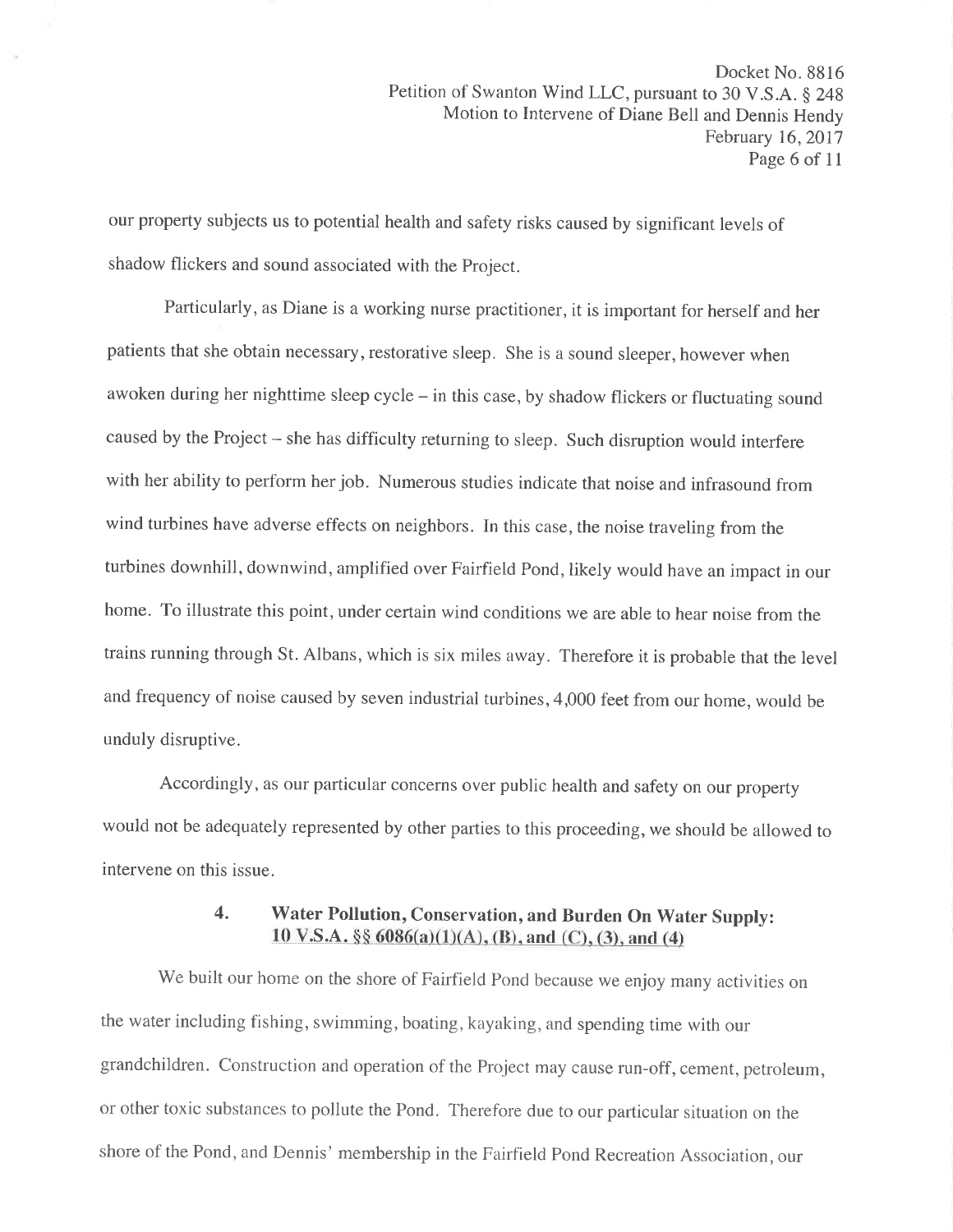participation in this proceeding may be useful to the Board in determining the potential nature and extent of the impact of the Project on the Pond. Accordingly, our motion to intervene on this issue should be granted.

#### 5. Scenic or Natural Beauty and Aesthetics:  $\S 248(b)(5)$  and  $\S 6086(a)(8)$

'We selected the site for our home and retirement based substantially on the scenic views and quiet, peaceful surroundings. We particularly appreciate the surrounding wildlife and habitat, and the ready access to natural acreage including Fairfield Pond for hiking, snowshoeing, hunting, fishing, swimming, boating, kayaking, and outdoor activity with our grandchildren. 'We regularly walk out our back door with our dog and spend a few hours simply wandering through the woods, enjoying a variety of wildlife, finding animal tracks, watching waterfalls after a rain, and observing activity in the high-elevation ponds. In the wintertime our friends visit and we go snowshoeing in the woods. However these aesthetic sights and sounds, and our use and enjoyment of our property and nearby public areas, would be adversely affected by the imposing presence and persistent sound of the turbines.

Additionally, from our deck, patio, and bedroom we enjoy views of the sun and moon setting over Rocky Ridge. Yet according to the proposed Project, that ridge would be studded with seven turbines casting shadow flickers across our deck and patio and into our bedroom, thereby disrupting our sleep, daily routines, and leisure. The pervasive peace that we now enjoy would be unsettled by persistent noise, and the visual and auditory harmony of our home would be destroyed.

Furthermore, as previously noted, Dennis recently retired. He plans to work outside and around the home in order to create a comfortable and enjoyable environment as a reward for his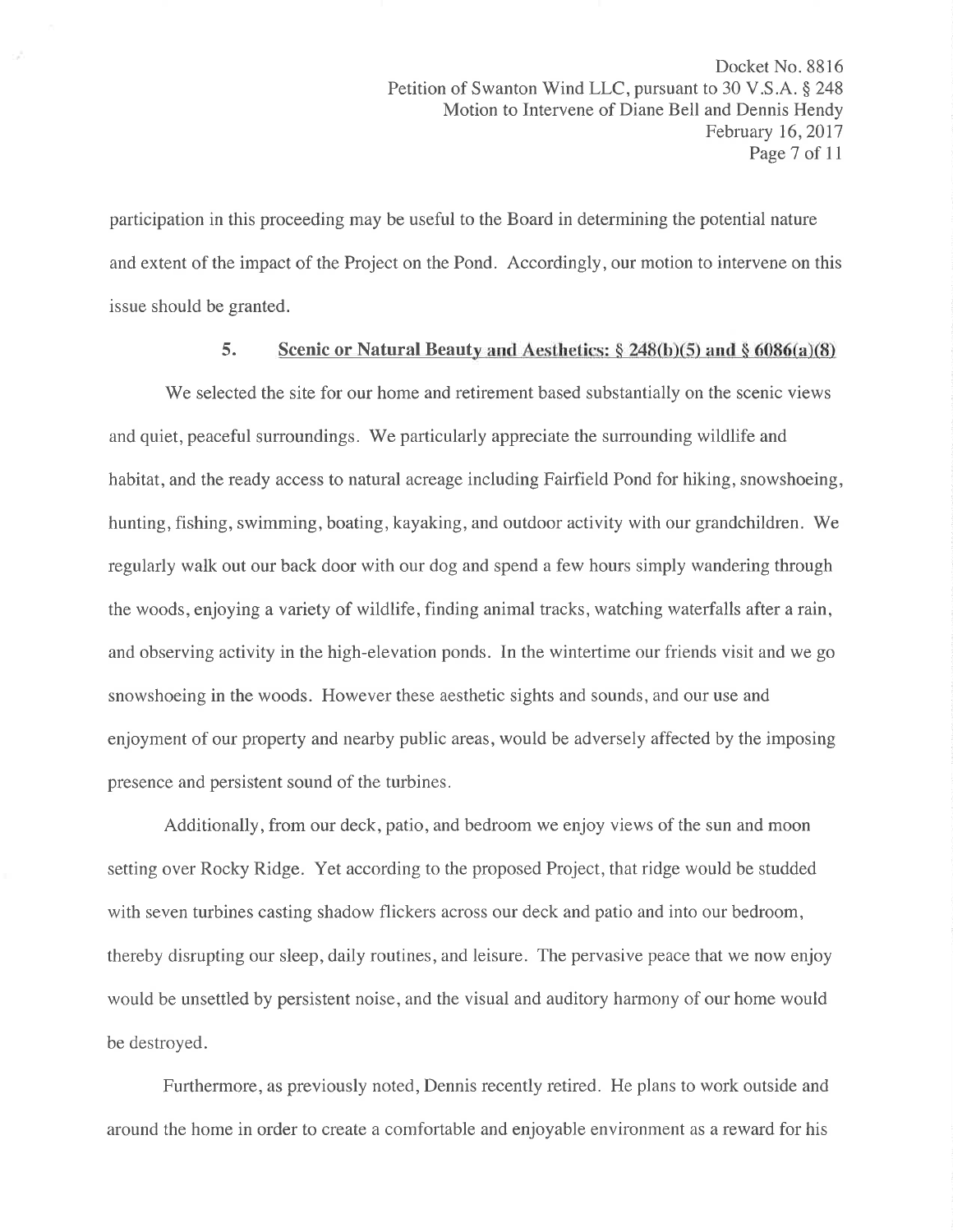many years of hard work. Additionally, he hopes to enjoy some moments of leisure and peace. Conversely, construction and operation of the Project would create visual distraction and noise, and thereby destroy the peaceful setting that he had envisioned for himself, his wife, and grandchildren, and devalue all that he has worked so long to obtain.

Finally, the Swanton Town Plan notes that Interstate 89 is the gateway from Canada into the United States. Rocky Ridge is the only prominent ridge in Swanton, and from Interstate 89 it dominates the view to the East. This view would be adversely affected if the Project were constructed. Likewise, the Missisquoi Rail Trail is located in close proximity to the west of Rocky Ridge, and construction and operation of the Project would materially diminish the scenic, natural views from the Trail.

Accordingly, our particular experience, interest, and perspective as landowners, hikers, hunters, outdoorsmen, and conservationists may be useful to the Board in determining the potential nature and extent of the impact of the Project on aesthetics. Therefore we should be allowed to intervene on this issue.

## 6. Necessary Wildlife Habitat or Endangered Species:  $\S$  6086(a)(8)(A)

We appreciate the wildlife that lives on and visits our land and surrounding areas. In the woods we place game cameras through which we have seen hundreds of deer, and many bobcats, fox, mink, otter, and turkeys. However construction and operation of the Project would disrupt the habitat of these animals. For example, as deer during the winter require quiet areas to remain safe from predators, the Project and associated noise and vibrations would disrupt the quiet setting and cause deer to abandon these wintering areas.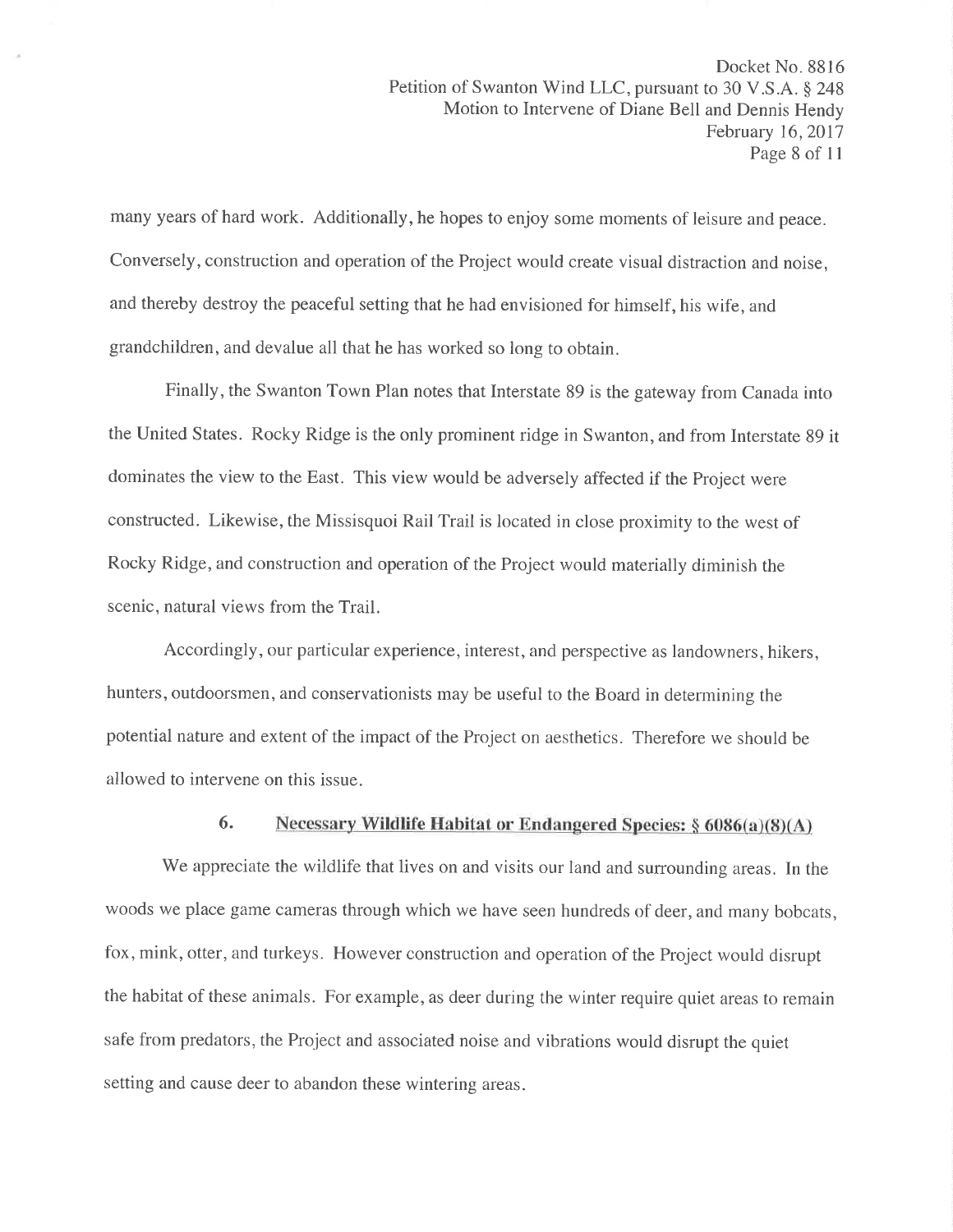In addition, thousands of geese each year fly back and forth over Rocky Ridge between Fairfield Pond on the east side, and corn fields on the west side. This year from our house we counted over 1,000 geese on the Pond during the Fall season. These geese cross the ridgeline at altitudes that would place them at risk of being injured or killed by the proposed turbines.

Additionally, over the course of the winter we feed birds approximately 140 pounds of seed -- daily we fill the bird feeders and enjoy watching the many types of birds that entertain us. These birds, which also eat the fruits of invasive species in the area including European Buckthorn (Rhamnus cathartica), Multiflora Rose (Rosa multiflora), would disseminate those seeds on the exposed soils of the Project thereby exacerbating the problem of invasive species.

In addition, as previously stated Dennis is a member of the Fairfield Pond Recreation Association. One of his duties, along with state loon biologist Eric Hanson, is monitoring the behavior and nesting habits of loons on the Pond. Dennis and Eric built loon nesting rafts in order to support loon nesting and reproduction; also they placed signs throughout the nesting areas to protect the loons from boaters and other visitors. Currently during summertime two pairs of loons live on the Pond. However the noise, infrasound, and pollution from the Project, and the turbines that would impede flight over Rocky Ridge, may deter loons from living and breeding on Fairfield Pond. Similarly, we have an interest in protecting bald and golden eagles which regularly we observe flying over our home and Rocky Ridge, and living on Fairfield Pond which has been determined by Vermont Fish & Wildlife Department as potentially suitable habitat for breeding bald eagles.<sup>6</sup>

<sup>&</sup>lt;sup>6</sup> Vermont Fish & Wildlife Department. "Vermont Bald Eagle Recovery Plan." October 2010. Web 27 January 2017. <http://www.vtfishandwildlife.com/common/pages/DisplayFile.aspx?itemId=111337>.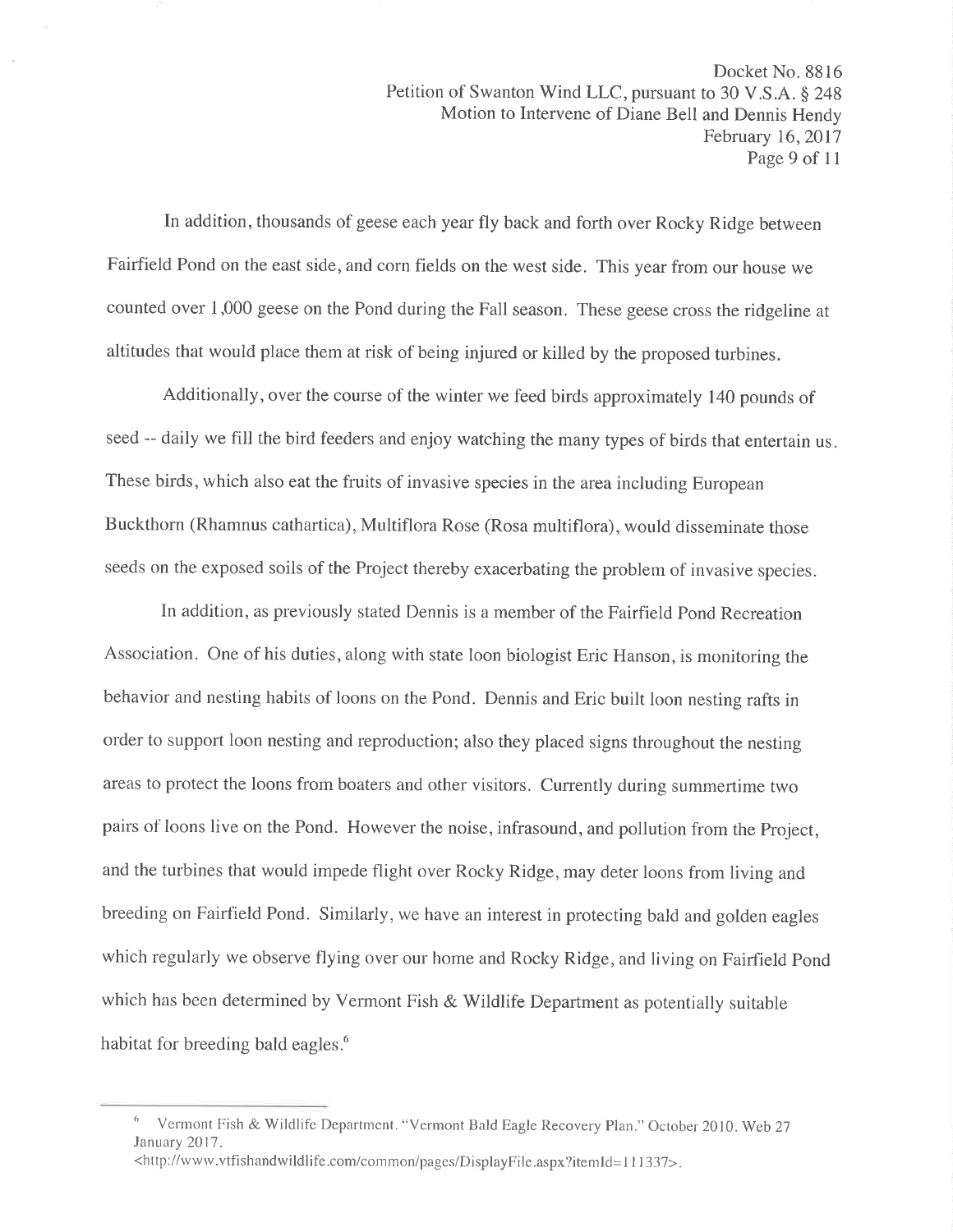In sum, the significant area, height, and scope of the Project in this natural setting may adversely affect necessary wildlife habitat or endangered species. We acknowledge that in this proceeding the Agency of Natural Resources may be best situated to intervene on this issue, however we assert that our perspective as a landowners, hikers, hunters, fisherman, outdoorsmen, and conservationists, may differ from that of other parties, and we may provide useful insight into the extent and nature of the impact of the Project on important wildlife and habitat. Thus in the public interest we should be allowed to intervene on this issue.

## 7. Transportation:  $\S$  6086(a)(5)

Every day, rain or shine, we enjoy walking with our dog along our dead-end dirt road. However this enjoyment may be adversely affected by blasting, heavy truck traffic, and shadow flicker associated with the construction and operation of the Project.

Therefore due to our unique experience and perspective as nearby homeowners and regular users of these roads, we should be allowed to intervene on this issue.

## III. Conclusion

We assert that while this Project is purported to advance the public good, it also raises significant concerns over the public interest. Accordingly, in order to protect ourselves, our family and grandchildren, and our neighbors throughout the State, we should be allowed upon the evidence presented herein to intervene in this proceeding.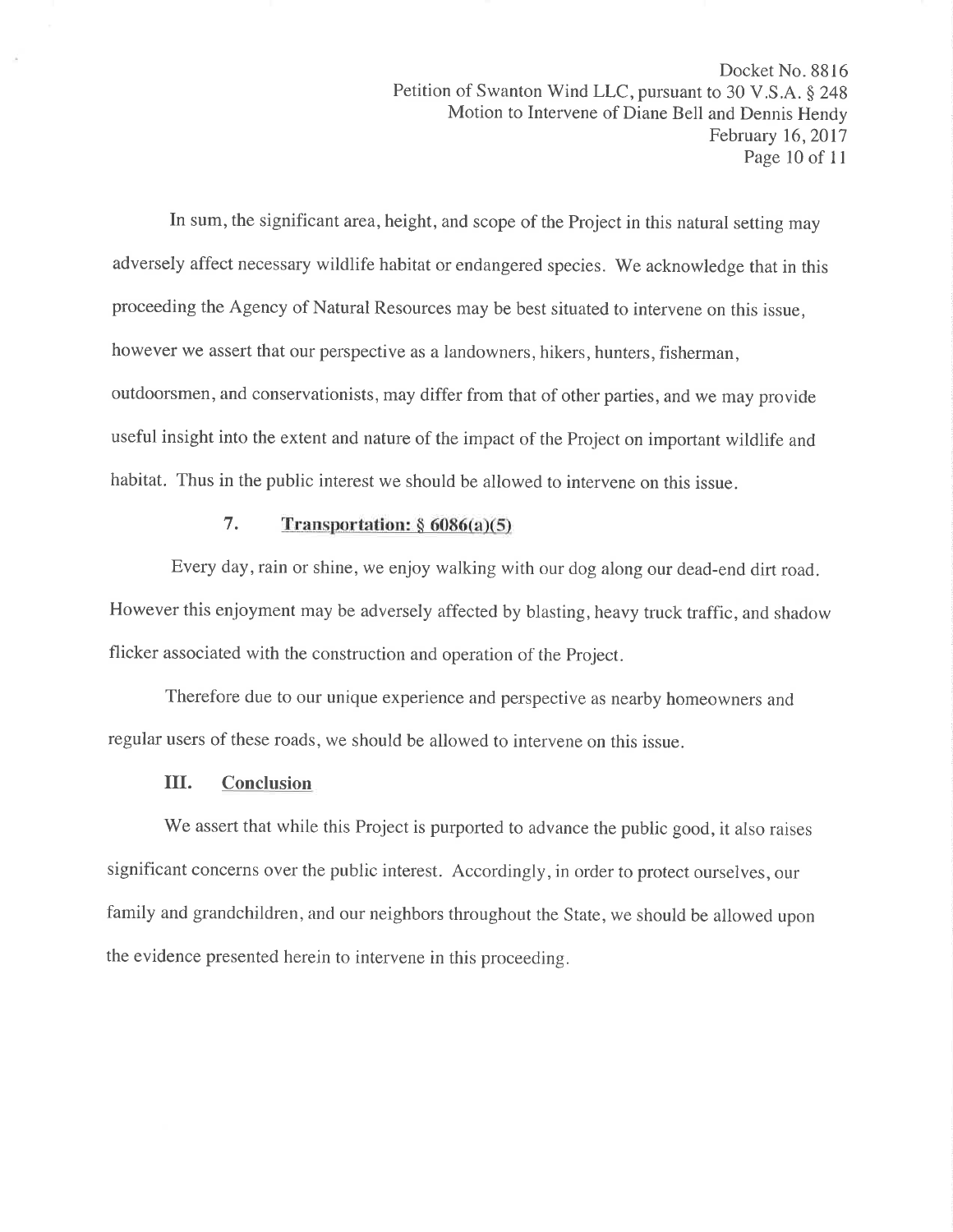Docket No. 8816 Petition of Swanton Wind LLC, pursuant to 30 V.S.A. \$ 248 Motion to Intervene of Diane Bell and Dennis Hendy February 16,2017 Page l1 of 1l

Respectfully submitted this 16'h day of February,2017

By:

Diane Beel

I Handy

Diane Bell Dennis Hendy P.O. Box 1603 Williston VT 05495 803-734-1333 Djhendyl@gmail.com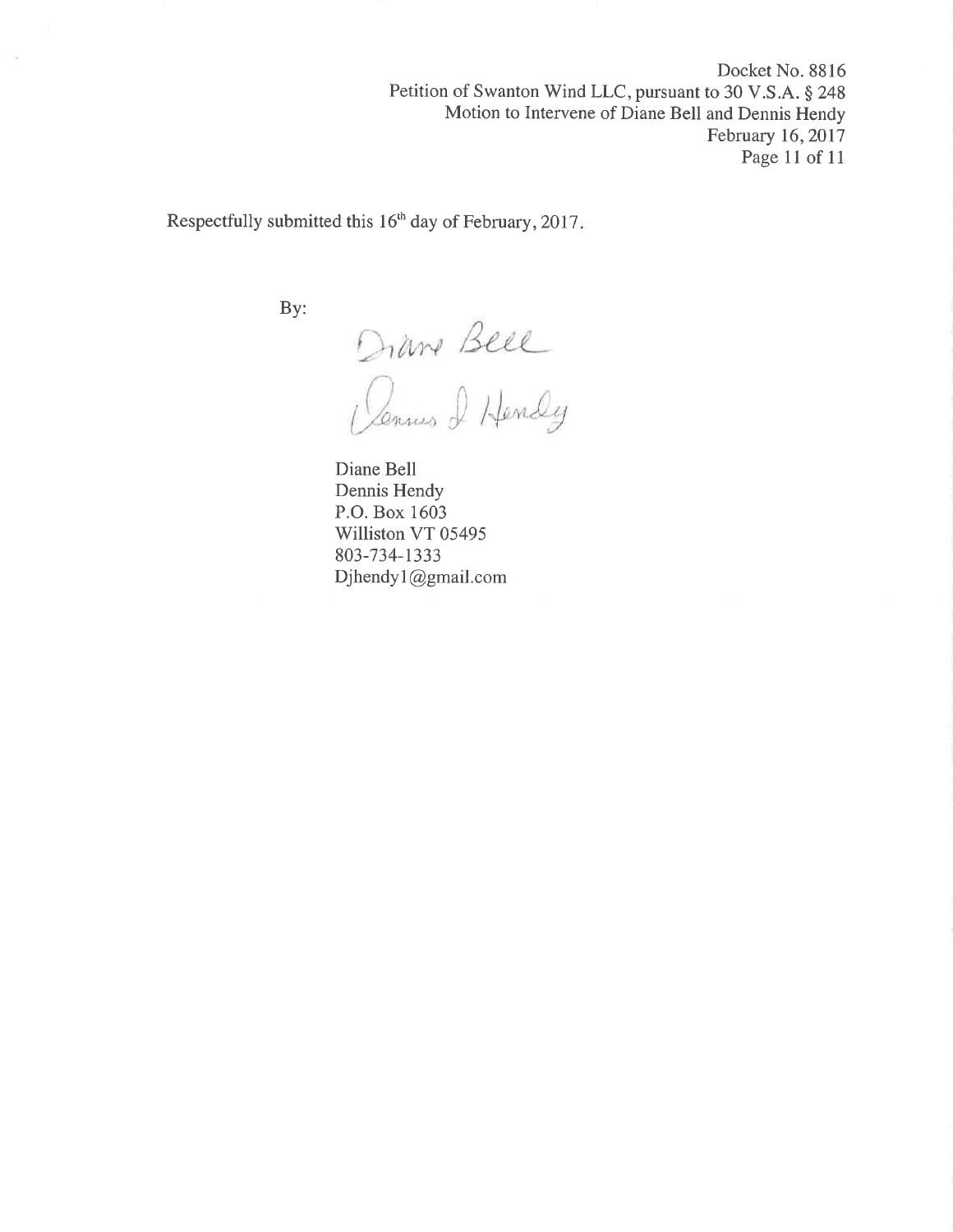### STATE OF VERMONT PUBLIC SERVICE BOARD

Docket No. 8816

Petition of Swanton Wind LLC for a certificate of public ) good, pursuant to 30 V.S.A. \$ 248, for the construction ) of an up to 20 MW wind-powered electric generation <br>plant powered by up to 7 wind turbines located along  $\qquad$ plant powered by up to 7 wind turbines located along ) Rocky Ridge in Swanton, Vermont (1988)

#### CERTIFICATE OF SERVICE

We, Brian and Penny Dubie, et.al., certify that on February 16, 2017, copies of the foregoing Notices of Appearance, and Motion to Intervenes of Brian and Penny Dubie, Jeanne Royer, Judith and Patrick Luneau, Karen and Leo McLaughlin, Sally and Bruce Collopy, Kaye and Frank B. Mehaffey, Jr., Terrance Smith, David A. Goodrich, Robert Perkins, Patricia Messier, Sarah & Ed Ferguson, Ian and Danielle Garrant, Curtis Swan and Sara Luneau-Swan, Dan and Nancy Dunne, Erynn & Tyrell Boudreau, Dennis Hendy and Diane Bell, Mary and Mark Bushey, Steve Woodward, Kenneth Fox, Michelle and Luc Deslandes, David Butterfield, Bradley Stott and Jennifer Belanger, Clark and Carol Palmer, Paula Pearsall, Greg Pierce and Paula Kane, Mark and Marianne Dubie, Marie and Gil Tremblay, Patricia Rainville and John Smith, Kevin and Dolores Nichols, Jessica Decker and Lance Desautels, Suzanne Seymour, Mary Hunter, Todd Poirier in the above-referenced matter, were served via First-Class U.S. Mail on the interested persons designated in the following Service List.

Respectfully submitted this 16<sup>th</sup> day of February, 2017.

By: Buai Duko Dubio

Brian Dubie Penny Dubie 770 McKenzie Road Fairfield, VT 05455 (802) 734-1877  $pennydubic@gmail.com$